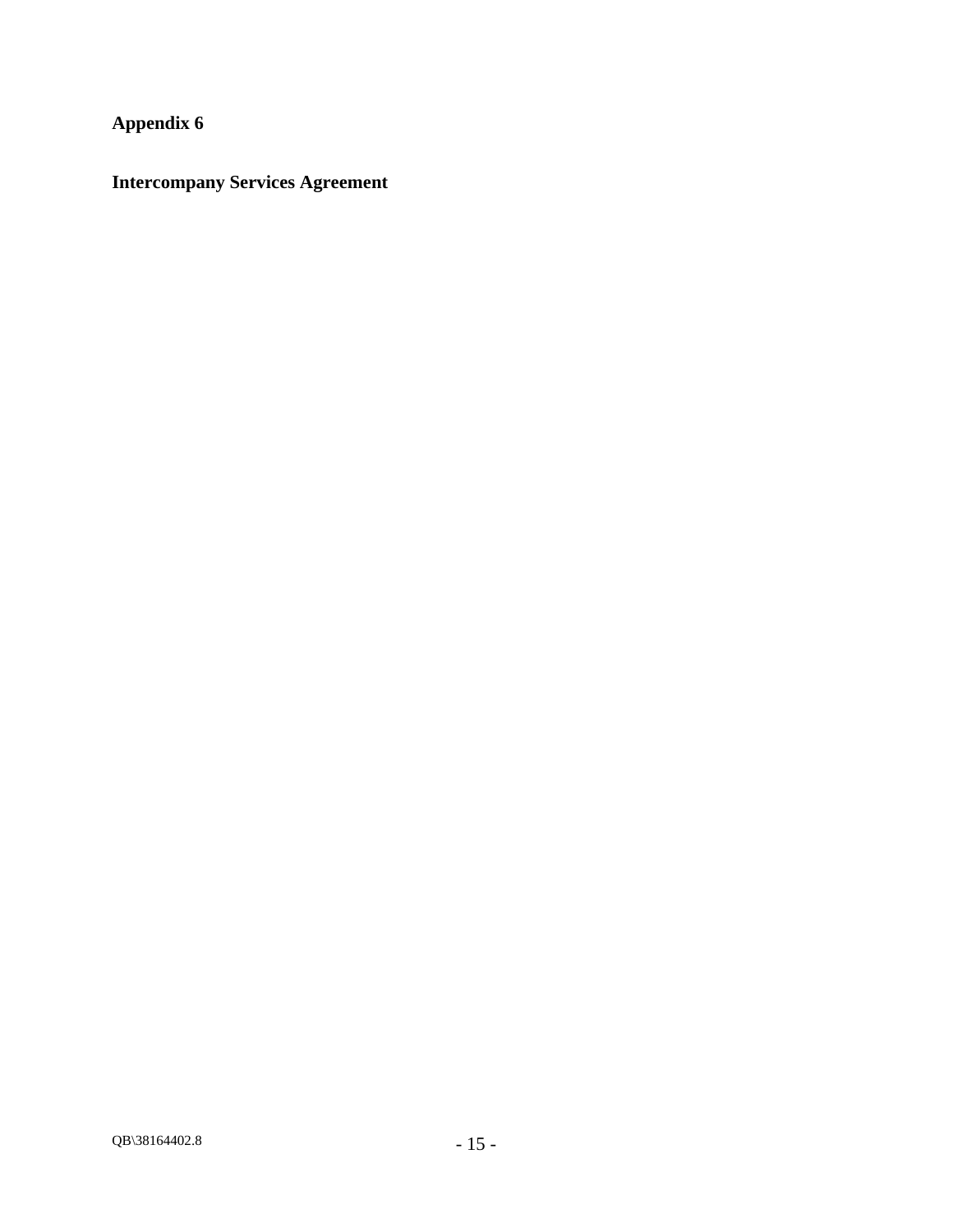#### **Intercompany Services Agreement**

**THIS INTERCOMPANY SERVICES AGREEMENT** is entered into effective as of the \_\_ day of \_\_\_\_\_\_, 2016 by and between **SOBC Services Company Limited**, a Connecticut corporation ("Provider") and **NorthWestern National Insurance Company**, a Wisconsin corporation ("Insurer").

**WHEREAS**, Provider desires to provide to Insurer and Insurer desires to receive from Provider, certain support services related to Insurer's operations;

**NOW, THEREFORE**, in consideration of the agreements set forth herein, the parties agree as follows:

#### **1. Provision of Services**

- 1.1 *Services***.** Provider shall provide to Insurer and Insurer agrees to receive from Provider the support services as described on Exhibit A attached hereto and incorporated herein (the "Services"). Provider shall also provide additional services reasonably requested by Insurer and which both parties agree to be necessary for effective management of Insurer. Insurer shall comply with all reasonable rules as may from time to time be made or established by Provider regarding its provision of Services. Before such rules or any changes thereto, and within 10 days after receipt of such notice, Insurer may give written notice to Provider disapproving the rules or changes thereto for reasonable cause, in which case they shall not take effect. In the absence of such notice by Insurer, the rules or changes thereto shall be deemed to be acceptable to Insurer.
- 1.2 *Standard of Performance*. In performing the Services, Provider shall act at all times in a professional manner in accordance with industry standards, devoting its efforts in good faith and with reasonable diligence to the performance of this Agreement. Provider shall also perform the Services in a manner that will allow Insurer to operate effectively and efficiently. To the extent that Provider's performance of the Services is not readily quantifiable, then a methodology for measuring Provider's performance in matters where it is not quantifiable shall be determined by mutual agreement of Insurer and Provider. Insurer shall maintain oversight for functions provided to Insurer by Provider, including by monitoring services annually for quality assurance.
- 1.3 *Authority*. (a) Insurer authorizes Provider to administer the affairs of Insurer as specifically set forth in this Agreement. The Board of Directors of Insurer shall be the governing body of Insurer and shall at all times exercise ultimate control over the financial assets, management and operation of Insurer.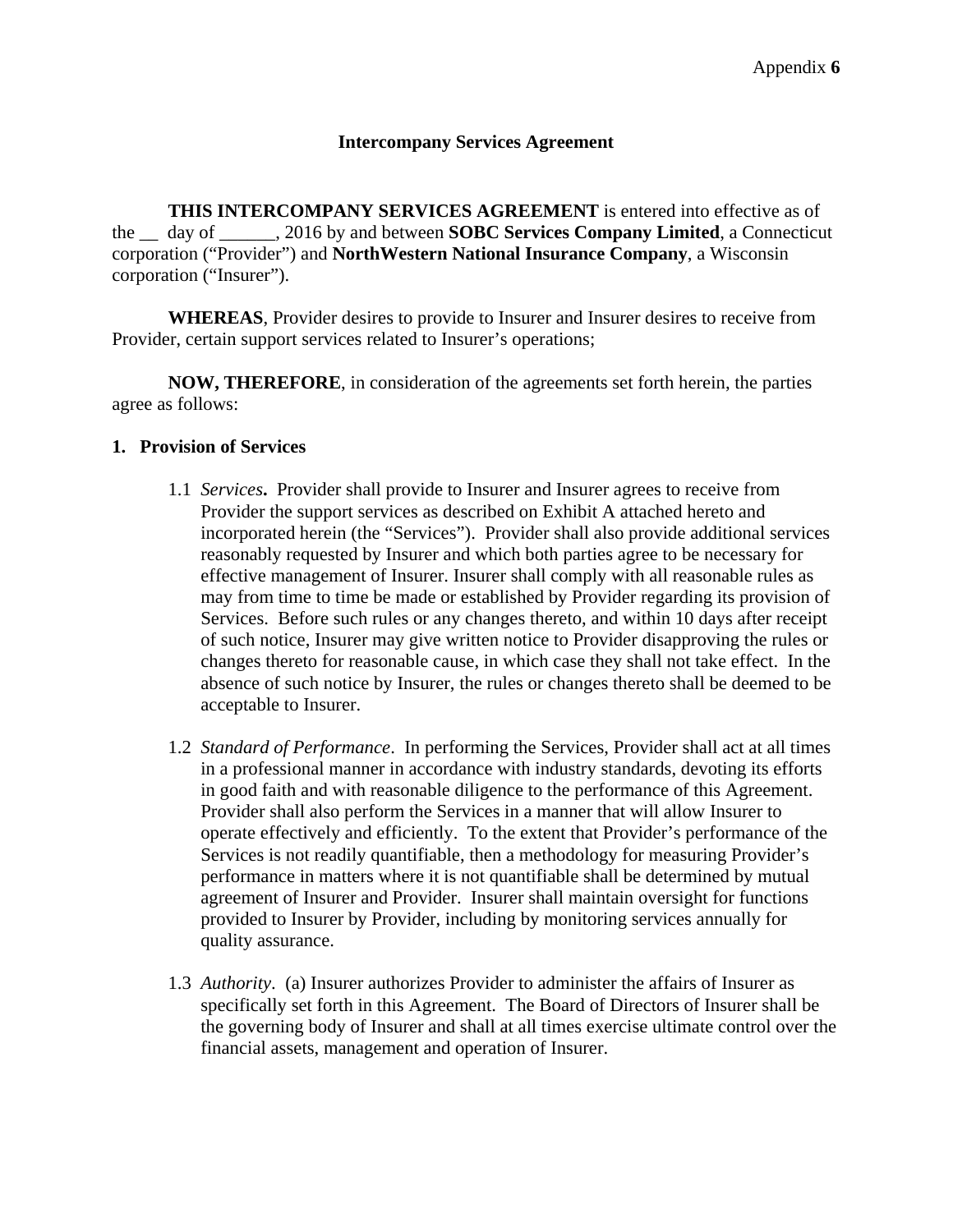- (b) Provider shall have the authority to subcontract for services subject to the approval of Insurer, which shall not be unreasonably withheld, to perform the Services. Provider shall require in its agreements with such subcontractors that they perform their duties in accordance with this Agreement.
- (c) Insurer shall cooperate with, and shall cause its employees, agents and independent contractors to cooperate with personnel provided by Provider hereunder so that Provider may perform its duties under this Agreement.
- (d) Any funds or invested assets of Insurer held by Provider are the exclusive property of Insurer, are held for the benefit of Insurer, and are subject to the control of Insurer.
- 1.4 *Relationship*. This Agreement shall not be construed to create any partnership, joint venture or employer/employee relationship between Insurer and Provider, or in any way to make one party responsible for the debts and any other obligations of the other party. In no event shall any of the employees or independent contractors of Provider be considered to be the employees or leased employees of Insurer. It is expressly understood and agreed by the parties that Insurer and Provider shall at all times be acting as entities independently contracting with each other for the performance of the Services. Neither party shall have the power to bind or obligate the other party except as set forth in this Agreement.
- 1.5 *Nonexclusivity*. Insurer understands and agrees that the Services shall be provided to Insurer on a non-exclusive basis, and that other parties shall have the right to the use of Provider's services. Provider understands and agrees that Insurer shall use the Services on a non-exclusive basis, and that Insurer shall have the right to receive services from other parties.

#### **2. Compensation**

As compensation for Provider's provision of Services to Insurer hereunder, Insurer shall pay to Provider the compensation set forth on Exhibit B. Provider shall bill Insurer for such compensation at least quarterly. Insurer shall pay each such bill within ten (10) days after receipt. Insurer shall not advance funds to Provider except to pay for services defined in this Agreement.

Insurer shall be responsible for the payment of the following expenses that each incur or that are incurred by Provider on Insurer's behalf, which are not included in this Agreement: broker's commissions, assessments, reinsurance, outside legal and accounting (audit) services, state and federal taxes.

The parties shall be in compliance with the requirements in the NAIC Accounting Practices and Procedures Manual as it relates to this Agreement.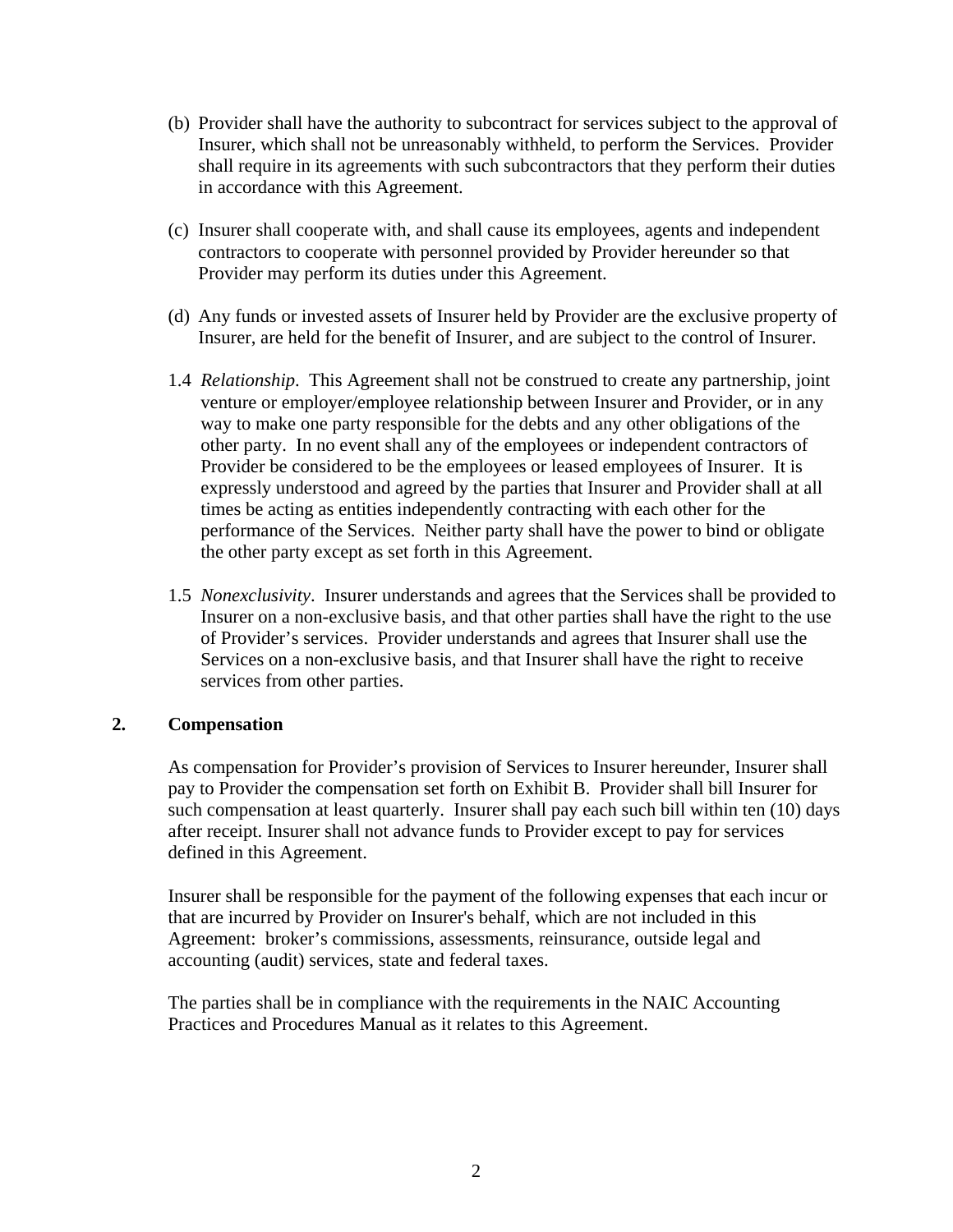### **3. Representations and Warranties**

Each party, with respect to itself, warrants and represents to the other that:

- 3.1 It is duly organized, validly existing and in good standing under the laws of its state of domicile, having all requisite authority necessary to carry on its business as now conducted, to own and operate its assets, properties and businesses, and to enter into and carry out the terms and conditions of this Agreement.
- 3.2 This Agreement has been executed and delivered on its behalf by its duly authorized and acting officers and is its valid obligation enforceable by the other party in accordance with it terms.
- 3.3 It is, and shall remain during the term hereof, in compliance with all applicable state and federal laws and regulations.

## **4. Indemnification**

Provider shall indemnify, defend, and hold Insurer harmless from any and all liabilities, including the costs of defense and settlements, paid or incurred by Insurer as a result of the gross negligence or willful misconduct of Provider in providing services under this Agreement. Insurer shall, as a condition of such indemnification, notify Provider within ten (10) days after receipt of notice of any claim against Insurer for which Insurer seeks indemnification. Provider shall be entitled to make such investigation, settlement, or defense of the claim as it deems prudent.

#### **5. Books and Records**

- 5.1 *Maintenance*. Each party shall maintain books, accounts and records in a manner that clearly and accurately discloses the nature and details of this Agreement, including the accounting information which is necessary to support the reasonableness of the charges or fees to the respective parties, and, in accordance with generally accepted accounting principles, permits ascertainment of charges relating to this Agreement.
- 5.2 *Access*. The parties agree to provide, upon written request in accordance with applicable state and federal law, reasonable access to their respective books and records to the extent necessary (a) to enable Insurer to fulfill its contractual obligations to insureds and to arrange for the provision of its coverage, and (b) to enable Insurer to assess Provider's performance of Services hereunder.
- 5.3 *Retention*. Provider shall maintain and retain books and records pertaining to Insurer dating back five (5) years at all times or until delivered to Insurer by Provider. The Wisconsin Commissioner of Insurance ("OCI") may examine, audit or accept an audit of the books and records as provided under  $\S$  601.43(1), (3), (4) and (5), to be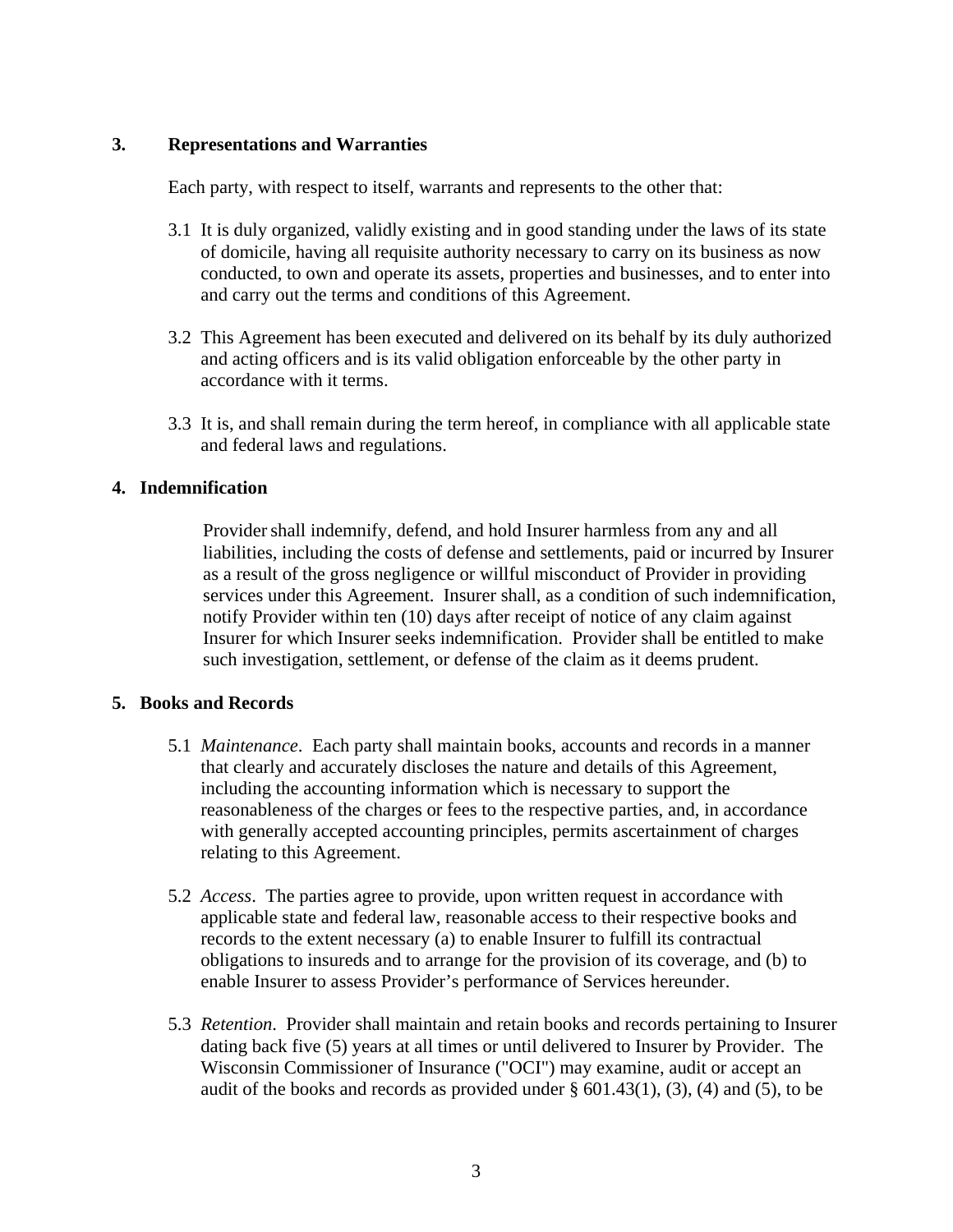conducted as provided in § 601.41 with costs to be paid as provided in § 601.45. Each party shall retain a copy of this Agreement for the duration of the Agreement and for five (5) years thereafter.

5.4 *Ownership*. All books and records of Insurer are and remain the property of Insurer and are subject to control of Insurer. In this Agreement, the books and records of Insurer are defined to include all books and records developed or maintained under or related to the Agreement.

#### **6. Term and Termination**

- 6.1 *Term*. Provided that this Agreement has been permitted by OCI, the Agreement shall become effective \_\_\_\_\_\_, 20\_\_ and shall remain in effect until terminated by either party.
- 6.2 *Termination*. This Agreement may be terminated in any of the following events:
- (a) *Without Cause*. Either party may terminate this Agreement upon at least ninety (90) day's prior written notice to the other party.
- (b) *Nonpayment*. In the event Insurer fails to make any payment required hereunder within ten (10) days after such payment is due, Provider shall have the right to terminate this Agreement upon at least ten (10) days' prior written notice to Insurer.
- *(c) Other Cause.* In the event either party fails to perform or observe any covenant, condition or agreement to be performed or observed by it hereunder, other than as described in Section 6.2(b), and the defaulting party does not cure the default within sixty (60) days after written notice thereof, then the non-defaulting party shall have the right to terminate this Agreement upon at least thirty (30) days prior written notice to the defaulting party, which notice shall specify the failure to cure the default.
- *(d) Mutual Agreement*. By mutual agreement of the parties at any time.
- 6.3 *Consequences of Termination*. In the event of termination of this Agreement for any reason, the parties hereto agree to cooperate with one another to prevent a disruption of Insurer's operations. The procedures to govern the parties' conduct after termination of this Agreement are as follows.
- (a) Provider shall continue its duties to assure that all insureds of Insurer shall receive appropriate services and benefits until the effective date of termination of this Agreement.
- (b) Provider shall conduct its affairs prior to the effective date of termination of this Agreement in such a manner that would allow an orderly takeover of the duties of Provider by another provider or by Insurer itself.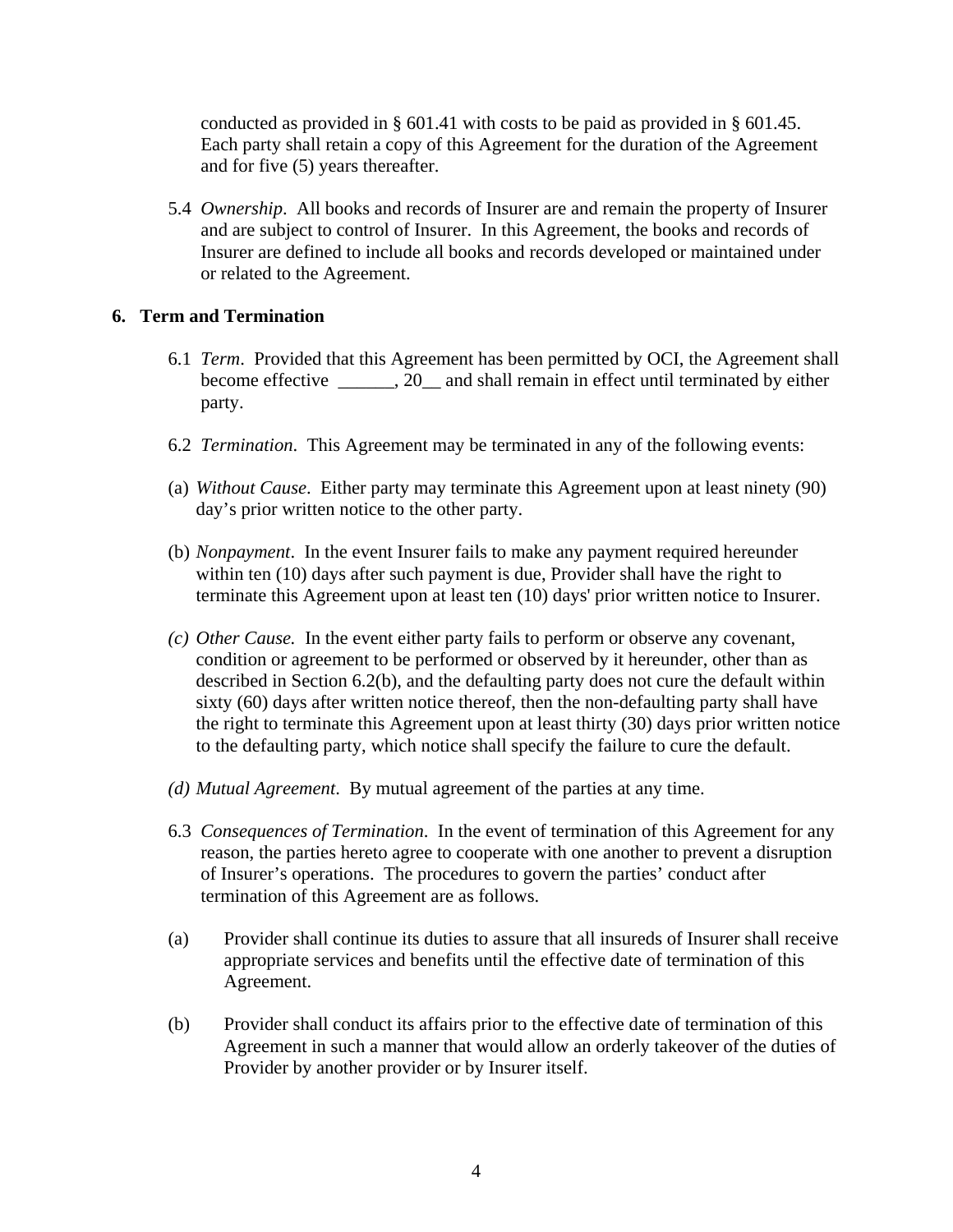- (c) On or before the effective date of termination of this Agreement, Provider shall return all files, business records, and other supplies that relate to Insurer and are necessary to allow Insurer to continue its operations. Provider shall return such items in a manner that will allow Insurer to continue its operations.
- 6.4 *Delinquency.* Provider has no automatic right to terminate this Agreement if Insurer is placed in receivership pursuant to chapter 645 of the Wisconsin Statutes.

### **7. Miscellaneous**

- 7.1 *Delinquency.* If Insurer is placed in delinquency proceedings or seized by OCI under chapter 645 of the Wisconsin Statutes:
- (a) All of the rights of Insurer under this Agreement extend to the receiver or OCI; and
- (b) All books and records of Insurer will immediately be made available to the receiver or OCI, and shall be turned over to the receiver or OCI immediately upon the receiver or OCI's request; and
- (c) Provider will continue to maintain any systems, programs, or other infrastructure notwithstanding such proceeding or seizure, and will make them available to the receiver for so long as Provider continues to receive timely payment for services.
- 7.2 *Assignment*. The assignment of this Agreement by in whole or in part by either party, without the other party's prior written consent, is expressly prohibited.
- 7.3 *Governing Law*. This Agreement shall be construed in accordance with the laws of the State of Wisconsin.
- 7.4 *Complete Agreement*. This Agreement contains the entire agreement between the parties, and supersedes any and all prior agreements and negotiations between the parties. This Agreement may not be modified, terminated or discharged except in a writing executed by both parties.
- 7.5 *Impossibility of Performance*. Neither Insurer nor Provider shall be deemed to be in breach of this Agreement if prevented from performing any obligations hereunder for any reasons beyond its control including, without limitation, acts of God or of any public enemy, flood, or storm, strikes, or action or inaction of any federal, state or local regulatory agency.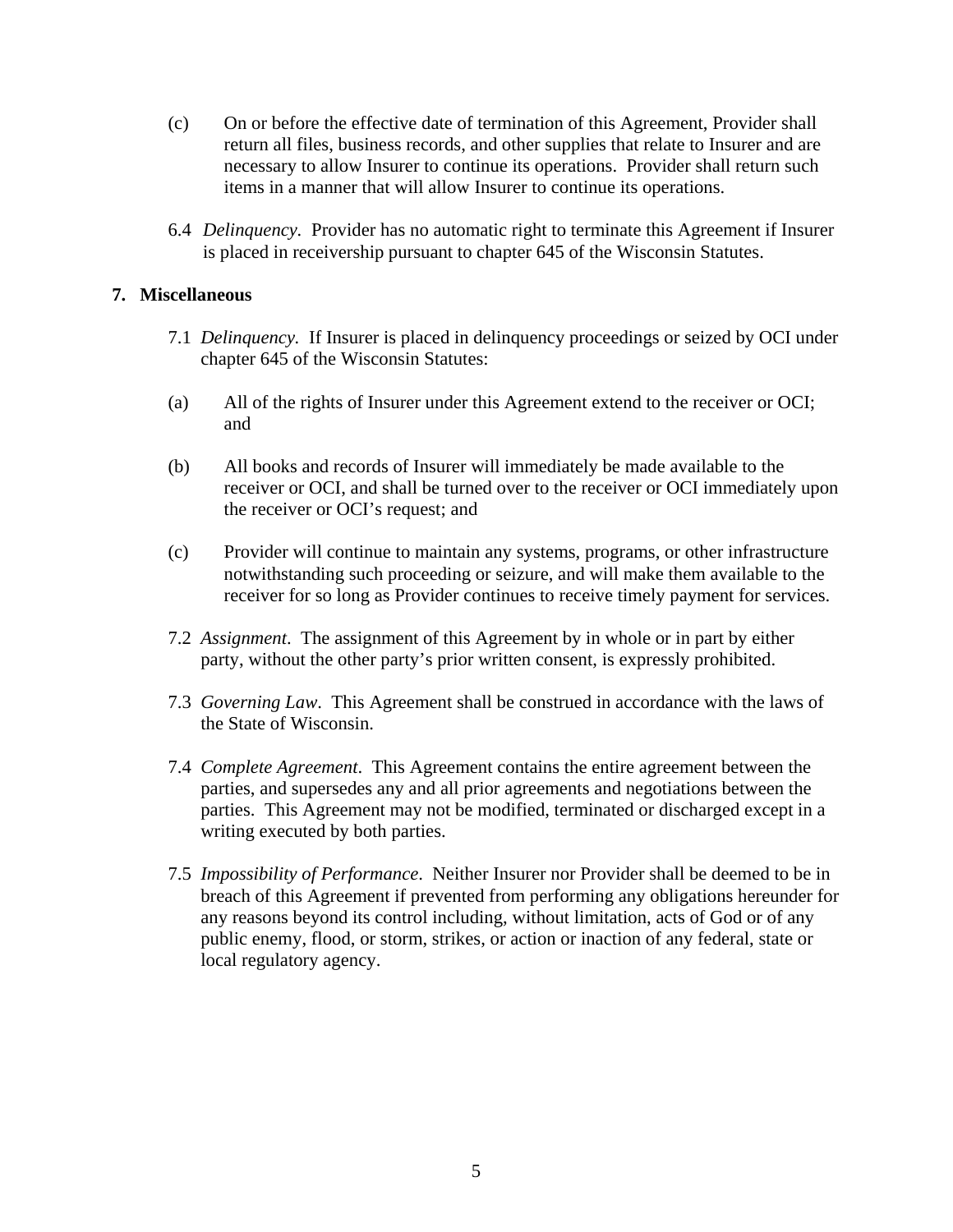7.6 *Counterparts*. This Agreement may be executed in any number of counterparts, each of which shall be deemed to be an original instrument and all of which together shall be deemed to be one and the same instrument.

**IN WITNESS WHEREOF,** the parties have caused this Agreement to be executed on this  $\rule{1em}{0.15mm}$  day of  $\rule{1em}{0.15mm}$   $\qquad$   $\qquad$   $\qquad$   $\qquad$   $\qquad$   $\qquad$   $\qquad$   $\qquad$   $\qquad$   $\qquad$   $\qquad$   $\qquad$   $\qquad$   $\qquad$   $\qquad$   $\qquad$   $\qquad$   $\qquad$   $\qquad$   $\qquad$   $\qquad$   $\qquad$   $\qquad$   $\qquad$   $\qquad$   $\qquad$   $\qquad$   $\qquad$   $\qquad$   $\qquad$ 

## **NORTHWESTERN NATIONAL INSURANCE COMPANY**

By:

Name: Title:

## **SOBC SERVICES COMPANY LIMITED**

\_\_\_\_\_\_\_\_\_\_\_\_\_\_\_\_\_\_\_\_\_\_\_\_\_\_\_\_.

 $\overline{\phantom{a}}$  , and the set of the set of the set of the set of the set of the set of the set of the set of the set of the set of the set of the set of the set of the set of the set of the set of the set of the set of the s

By:

Name: Title: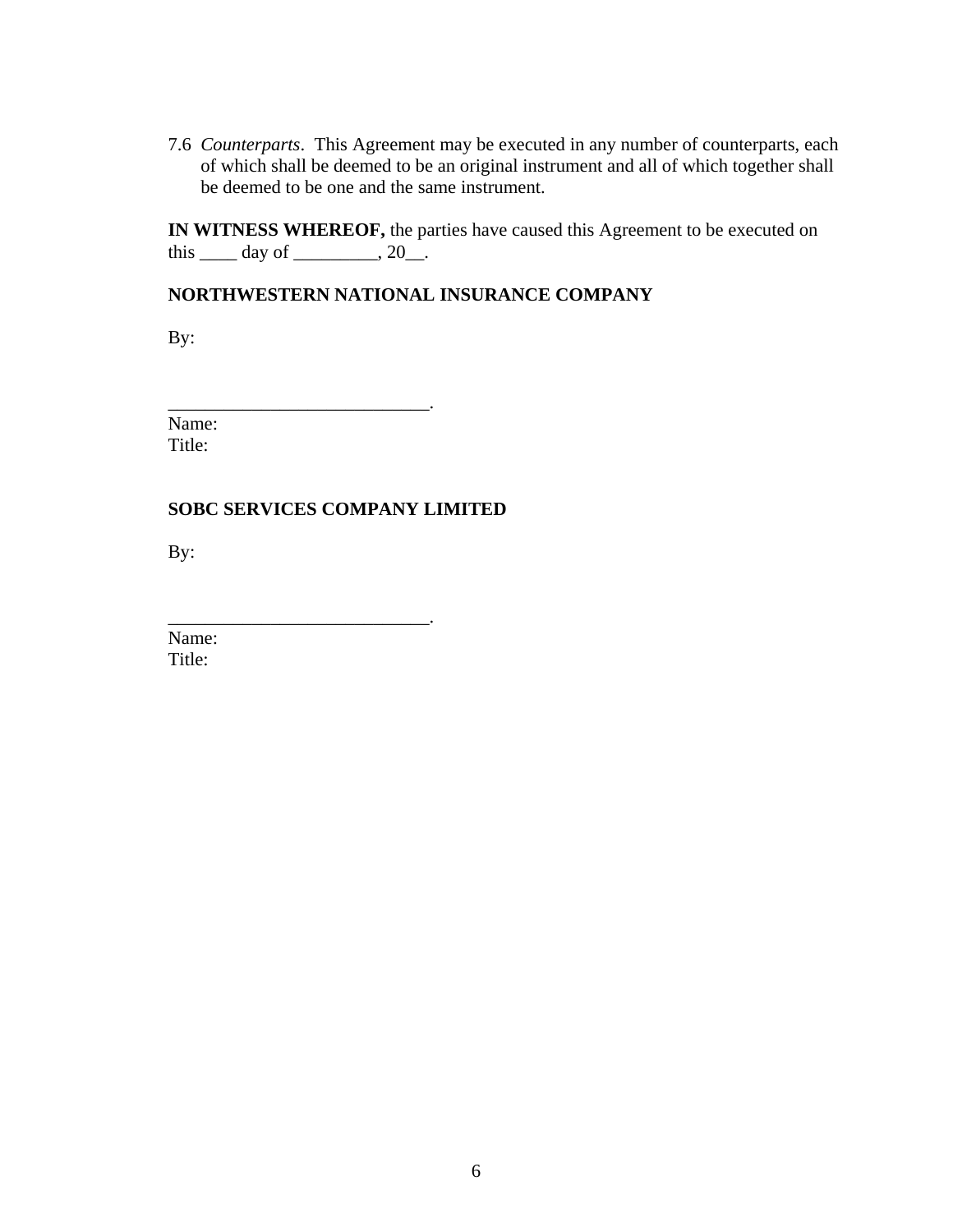## **Exhibit A**

## **Provider Services for Insurer**

Provider and Insurer agree that Provider will perform services on behalf of Insurer which shall include, but may not be limited to depending on the needs of Insurer, the following:

**A.01 Financial Management**. Provider shall perform financial management functions and shall provide related services, management and clerical staff and support as required to administer Insurer's business adequately and appropriately, including but not limited to the following:

- (a) Design, and implement an accounting and finance system, appropriate for the scope of Insurer's operations, to provide Insurer with financial information about its business.
- (b) Maintain bank accounts used in the operations of Insurer, which shall be opened by Insurer in its own name, as follows:
	- 1. All receipts and monies arising from the operations of Insurer received by Provider shall be held in a fiduciary capacity. Provider shall immediately deposit all such receipts and monies into the accounts established by Insurer.
	- 2. Disbursements from Insurer bank accounts by Provider shall be authorized in advance in accordance with policies adopted or amended by Insurer from time to time.
	- 3. Payment to Provider of a premium or charge by or on behalf of an insured is payment to Insurer, but payment of a return premium or claim by Insurer to Provider is not payment to an insured until the payment is received by the insured; provided, however, that this sentence does not limit any right of Insurer against Provider for failure to make payments to Insurer or an insured.
- (c) Establish and maintain all necessary accounting journals.
- (d) Establish and maintain all backup records for accounting and managerial control. In the event such backup records are lost or destroyed, Provider will reconstruct them as soon as reasonably possible.
- (e) Establish and maintain all necessary tax-related records and prepare and file annual corporate income and other tax filings.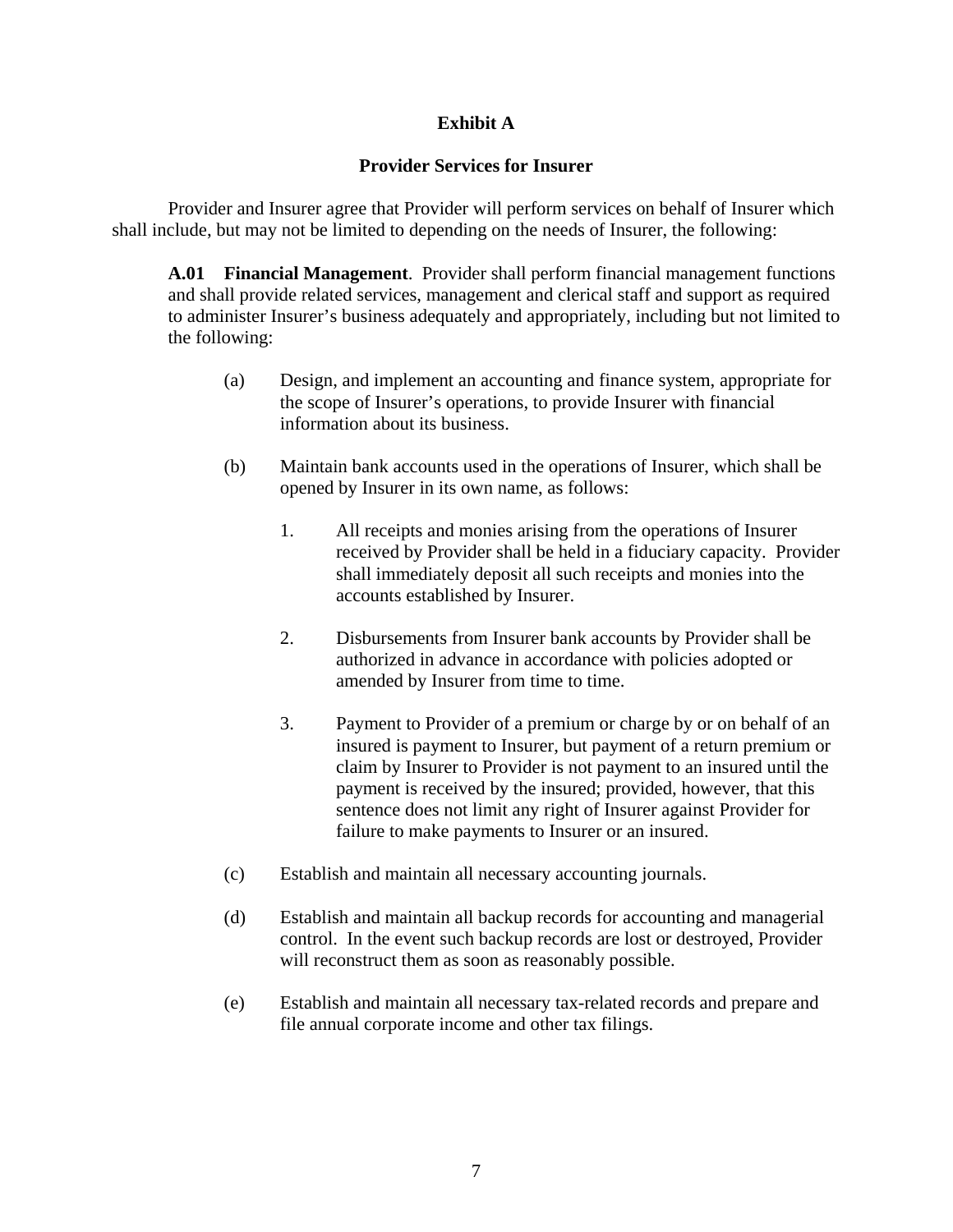- (f) Prepare balance sheets, income statements, and cash flow statements on a monthly basis and a budget for each calendar year a reasonable time before the beginning of the year.
- (g) Perform all billing and collection functions for amounts owed by Insurer to its vendors and for accounts receivable of Insurer.
- (h) Develop appropriate premium rates.
- (i) Develop an appropriate and fiscally prudent asset management plan to determine cash flow needs of Insurer and to manage and invest Insurer's assets and cash reserves. Such cash management plan shall include provisions for the settlement of Insurer's obligations to providers for funds withheld by Insurer to create cash reserves.
- (j) Evaluate proposals of auditors and recommend to the Insurer Board an outside auditor to conduct an annual audit of Insurer's financial condition and results of operations. The Board shall have the ultimate authority to select the auditing firm.
- (k) Perform financial recovery activities on behalf of Insurer to obtain funds Insurer is entitled to under reinsurance, subrogation and coordination of benefits.
- (l) Prepare and submit financial filings required by the Office of the Commissioner of Insurance (OCI).

**A.02 Claims Processing**. Provider shall perform claims processing functions and shall provide related services, management and clerical staff and support as required to administer Insurer's business adequately and appropriately including but not limited to:

- (a) Provide claims processors or contract for services needed for claims administration.
- (b) Accept claims; input claim data; process claims data against the policy benefits, eligibility requirements and limitations; check claims for duplication; evaluate claims to determine their validity and the proper amount payable, if any; and pay, pend, or deny each claim; provided, however, that claims shall be paid only by drafts or checks as authorized in advance in accordance with policies adopted or amended by Insurer from time to time.
- (c) Administer subrogation programs.
- (d) Store claims data for future reference and analysis.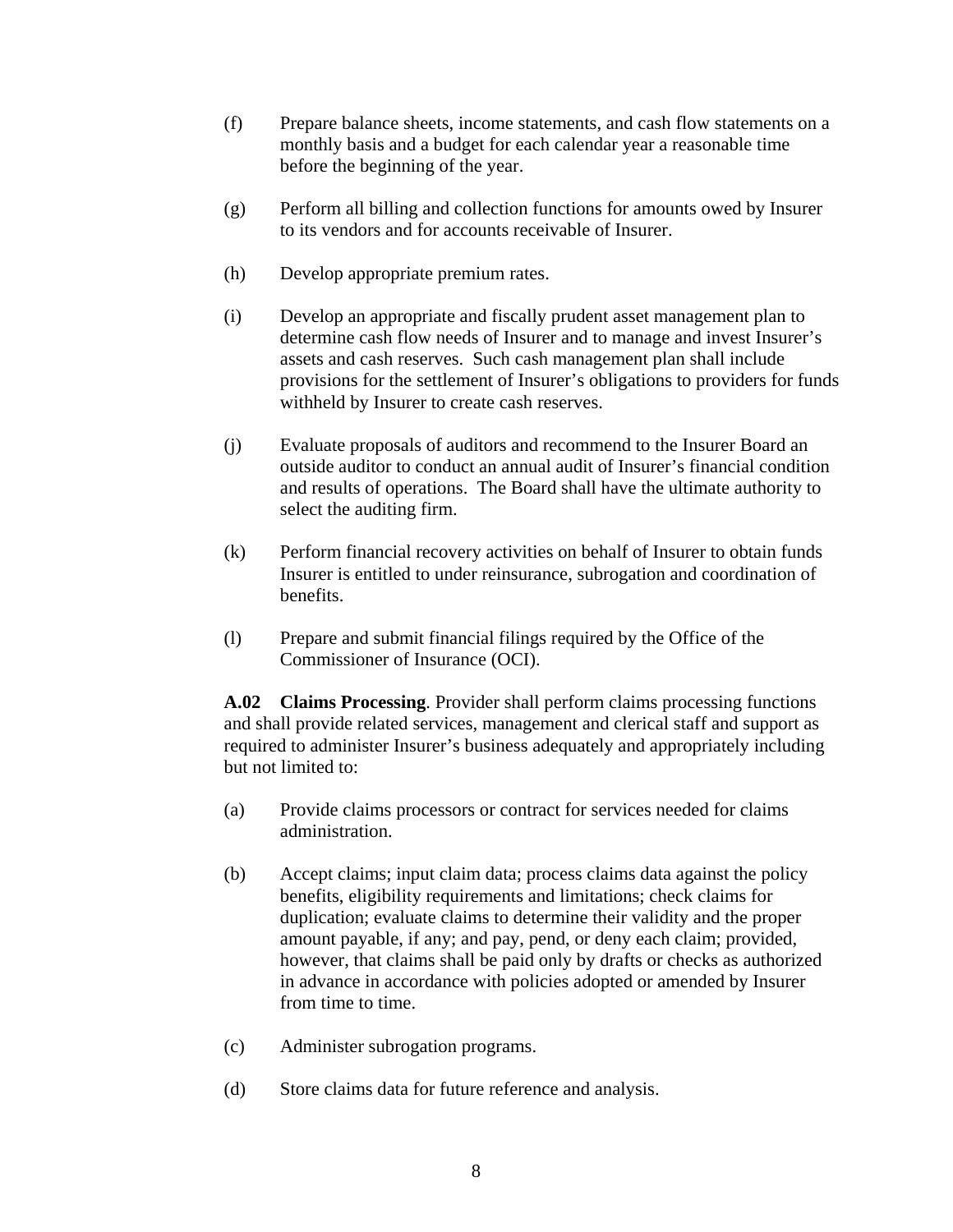- (e) Respond to all inquiries about status of claims.
- (f) Provide Insurer with immediate written notice of any actions or proceedings filed against Insurer, evaluate such actions or proceedings, retain counsel approved by Insurer, supervise the conduct of the defense and keep Insurer advised as to the progress of the litigation.

**A.03 Data Processing**. Provider shall provide, or contract for, data processing services, computerized claims processing and management information systems and shall provide related services, management and clerical staff and support as required to administer Insurer's business adequately and appropriately including but not limited to:

- (a) Arrange for the installation and operation of an automated claims processing and management information system (the "System").
- (b) Provide personnel, technical assistance, training and user documentation for the operation of the System.
- (c) Provide maintenance and support services necessary for any improvements, enhancements, and/or modifications of the System.

**A.04 General Administration**. Provider shall perform general administrative functions and shall provide related service, management and clerical staff and support as required to administer Insurer's business adequately and appropriately including but not limited to:

- (a) Provide, maintain and repair necessary office space to operate Insurer. Insurer shall meet, or cooperate with Provider to meet, Provider's obligations under the Lease.
- (b) Provide personnel or other means of access by telephone or otherwise to answer all inquiries from insureds, vendors, and others as necessary or expedient for effective operation.
- (c) Provide staff support for and assist Insurer in developing its long-range strategic plan.
- (d) Provide Insurer with immediate written notice of any actions or proceedings filed against Insurer, evaluate such actions or proceedings, retain counsel approved by Insurer, supervise the conduct of the defense, and keep Insurer advised as to the progress of the litigation.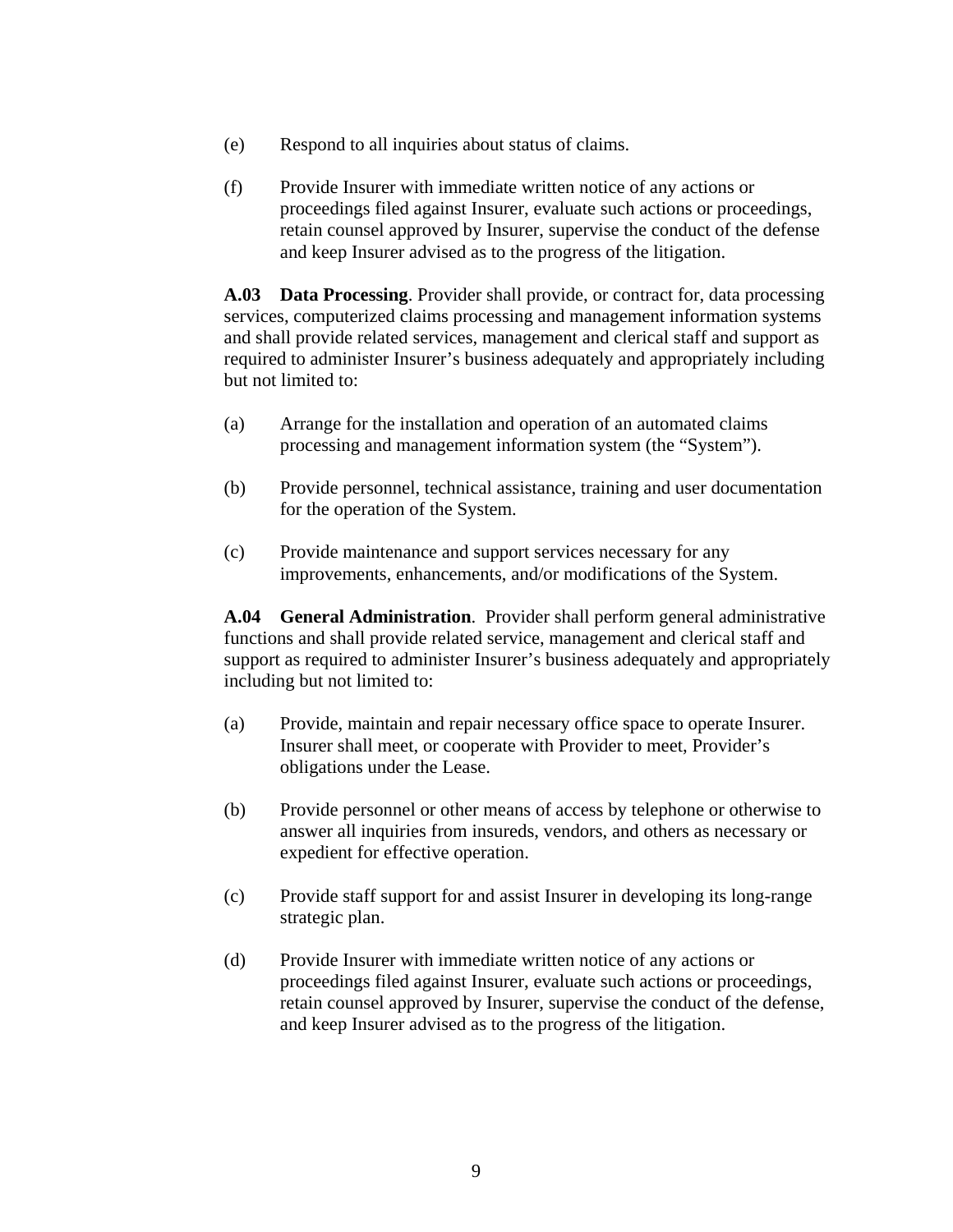(e) Arrange for Insurer to purchase or lease equipment and supplies necessary to operate Insurer, which shall be paid for by Insurer directly or indirectly by payment to Provider as provided in Section 2 of the Agreement.

**A.05 Marketing and Underwriting**. Provider shall perform marketing and underwriting functions and shall provide related services, management and clerical staff and support as required to administer Insurer's business adequately and appropriately, including but not limited to:

- (a) Formulate, revise as necessary, and implement a plan for advertising and marketing Insurer's coverage; provided, however, that Provider shall not use any advertising unless Insurer approves the advertising in advance of its use.
- (b) Recommend to Insurer and assist Insurer in the appointment and termination of any agents or subagents selling Insurer's plans based on necessary forms and fees as prepared by Provider.
- (c) Supply agents with proper application forms, certificates, advertising and training material and all other material normally used in the solicitation of Insurer plans.
- (d) Upon receipt of applications for coverage by Insurer, promptly underwrite and issue appropriate contracts in accordance with the underwriting standards of Insurer attached hereto as Exhibit A-1, as amended by Insurer form time to time.
- (e) Calculate, bill and collect all premiums on Insurer coverage.
- (f) Draft all contracts, policies, certificates, booklets, termination notices or other written communications delivered by Insurer to insureds or agents, and obtain regulatory approval for same where required.

**A.06 Regulatory Relations**. Provider shall perform regulatory relations functions and shall provide related services, management and clerical staff and support as required to administer Insurer's business adequately and appropriately, including but not limited to the following;

- (a) Receive, review and formulate a response, as appropriate, to statements, inquiries and communications from regulatory agencies with authority over Insurer ("Regulators").
- (b) Seek approvals from Regulators, and make filings with them, as required by law and as necessary or expedient to Insurer's business.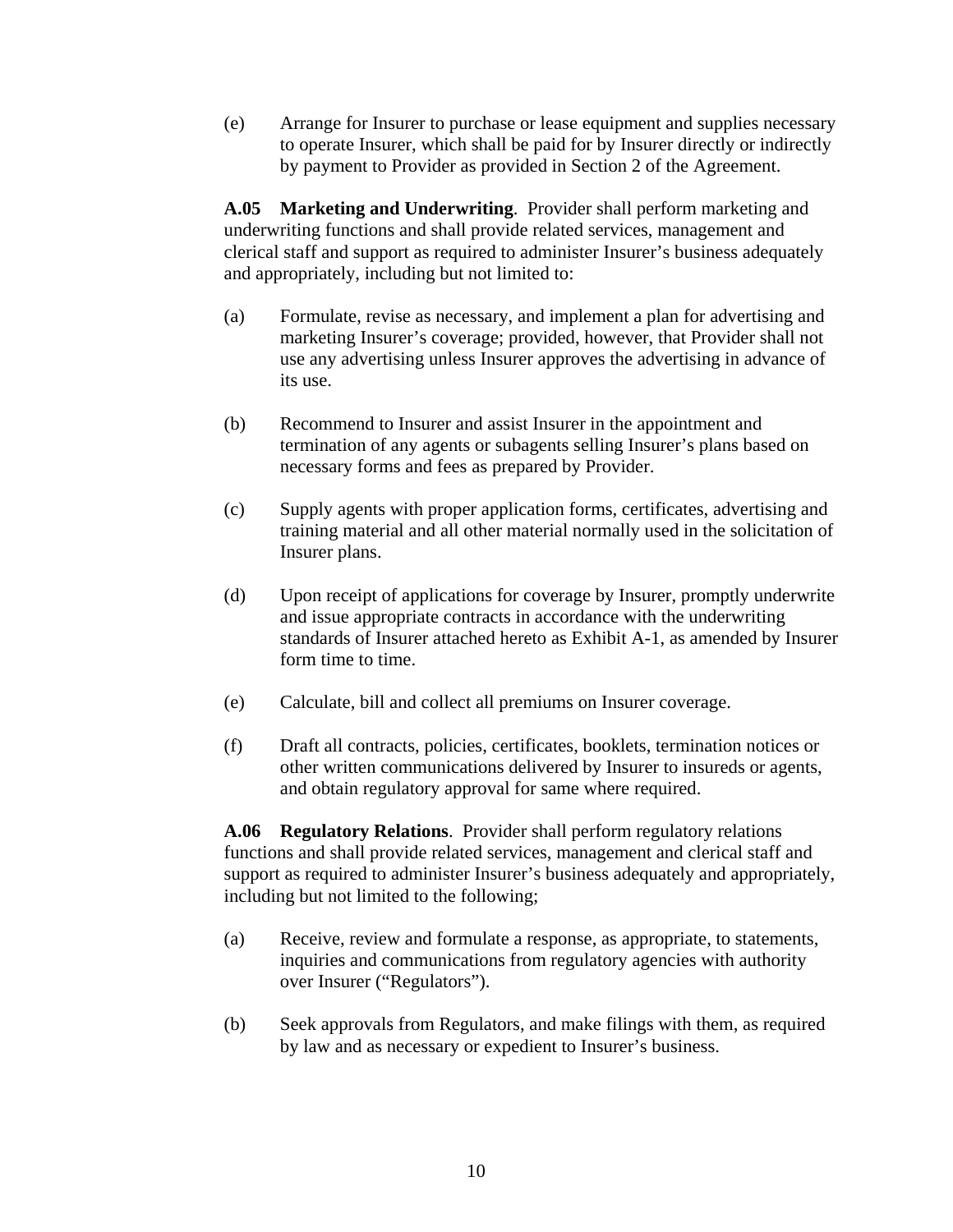# **Exhibit A-1**

# **Underwriting Standards of Insurer**

To be determined.